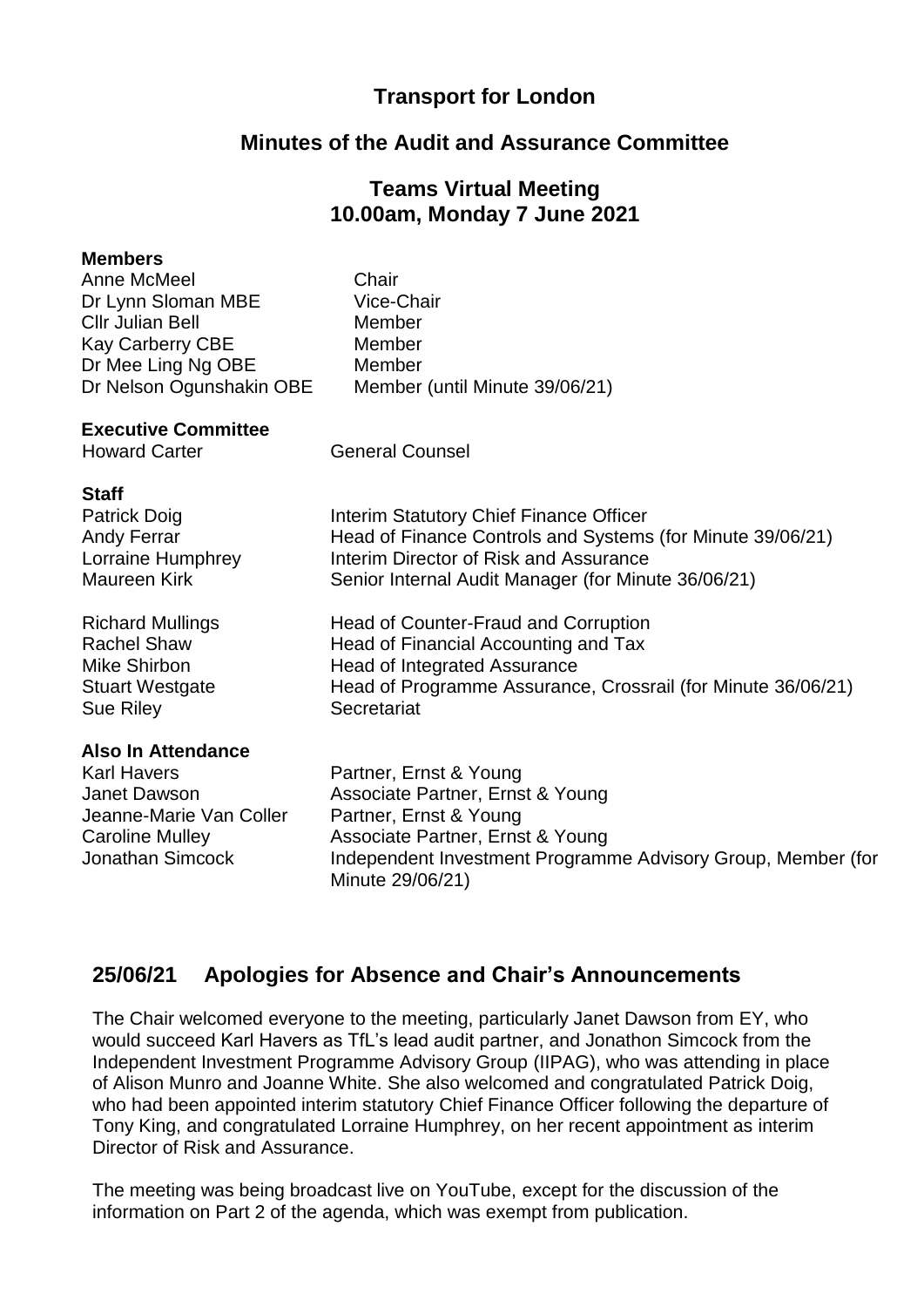Dr Nelson Ogunshakin OBE would be leaving the meeting at 11am. Apologies had also been received from Alison Munro and Joanne White, IIPAG, for whom Jonathan Simcock was deputising. Simon Kilonback, Chief Finance Officer and Rachel McLean, Chief Finance Officer, Crossrail had also given apologies.

The flexibility of meetings regulations, which applied to TfL from August 2020 and enabled it to take decisions via video-conference, expired on 6 May 2021. As staff and Members were unable to meet in person due to social distancing measures, any decisions required would be taken by the Chair, exercising Chair's Action, following the discussion of the item with Members.

The Chair reminded those present that safety was paramount at TfL and encouraged Members to raise any safety issues during discussions on a relevant item or with TfL staff after the meeting. No matters were raised.

At the close of the meeting, Members were due to meet informally with EY for the annual informal discussion.

The Chair confirmed that under section 100B(4)(b) of the Local Government Act 1972, she had agreed that two items marked to follow on the agenda and published on 28 May 2021 would be considered as matters of urgency. The items were Ernst & Young Report to Those Charged with Governance and TfL Statement of Accounts for Year Ended 31 March 2021. They were accepted as urgent as Members had to approve both reports for inclusion in the 2020/21 Annual Report and Accounts to be approved at the Board meeting on 28 July 2021.

# **26/06/21 Declarations of Interest**

The Chair declared that, as Vice-Chair of the Elizabeth Line Committee, she would not Chair the meeting for the discussion on the Elizabeth line item (Minute 36/06/21) and the Vice-Chair of the Audit and Assurance Committee would Chair the meeting. Dr Nelson Ogunshakin OBE was also a member of the Elizabeth Line Committee.

Dr Nelson Ogunshakin OBE had been appointed as a non-executive director to the Board of the Connected Places Catapult, from 1 May 2021.

Members confirmed that their declarations of interests, as published on tfl.gov.uk, were up to date and there were no additional interests that related specifically to items on the agenda.

## **27/06/21 Minutes of the Meeting of the Committee held on 17 March 2021**

**The Chair, following consultation with the Committee, approved the minutes of the meeting held on 17 March 2021 as a correct record, subject to a minor typo amendment to paragraph 20/03/21. The minutes would be provided to the Chair for signature at a future date.**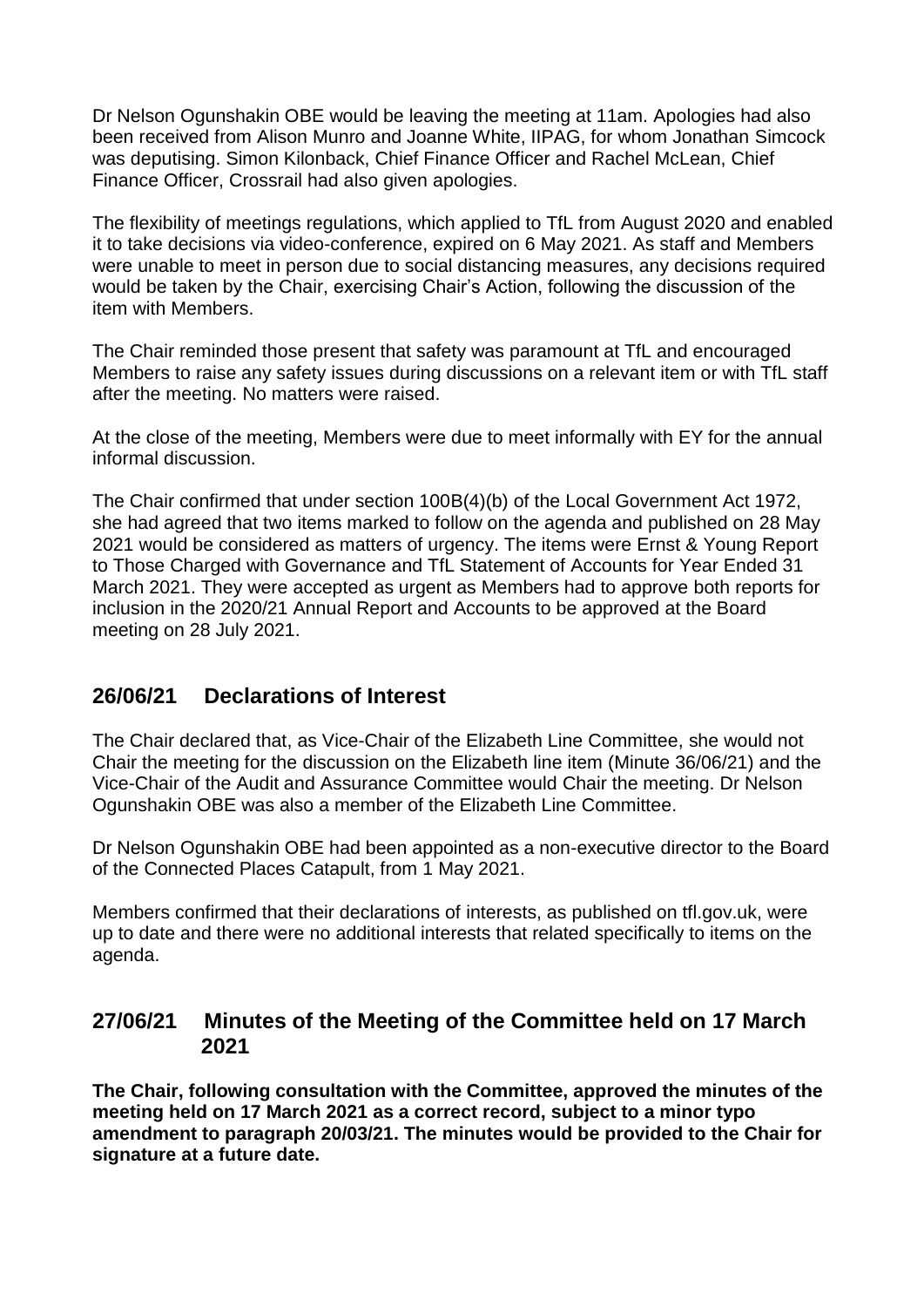# **28/06/21 Matters Arising, Actions List and Use of Delegated Authority**

Howard Carter introduced the paper, which set out progress against actions agreed at previous meetings of the Committee and use of delegated authority.

As agreed at the previous meeting, a copy of the final EY report, with reduced redactions, on the Silvertown Tunnel Project, had been circulated to Members and published on the TfL website. Copies of further correspondence received from Stop the Silvertown Tunnel Coalition had also been circulated to Committee Members in advance of the meeting.

Karl Havers would confirm if any additional points needed to be considered with the Committee but was not of the view that the correspondence raised any new issues. **[Action: Karl Havers]**

The Chair reminded staff that TfL would need to monitor delivery on the project benefits, as set out in the business case and ensure continued community engagement.

**The Committee noted the Actions List and the use of Chair's Action.**

# **29/06/21 Independent Investment Programme Advisory Group Quarterly Report**

Jonathan Simcock presented the Independent Investment Programme Advisory Group (IIPAG) quarterly report and Lorraine Humphrey presented the management response.

The Committee encouraged TfL to carry out extensive benchmarking work, including cities with significantly differing legislative powers for alternative income options, which could support the funding discussions with the Department for Transport.

The change programme of the Programme Management Office was ongoing and would be closely monitored by IIPAG. The IIPAG work plan was reviewed on a regular basis and any significant changes to the funding agreement would be reflected in an updated plan and reported to both the Programmes Investment Committee and this Committee.

**The Committee noted the report and the management response.**

# **30/06/21 EY Report to Those Charged with Governance**

As provided for under section 100B(4)(b) of the Local Government Act 1972, the Chair agreed that the item would be considered as a matter of urgency as Members were required to approve the 2020/21 Annual Report and Accounts in accordance with statutory deadlines.

Karl Havers introduced the report on the key risks addressed during the course of the audit.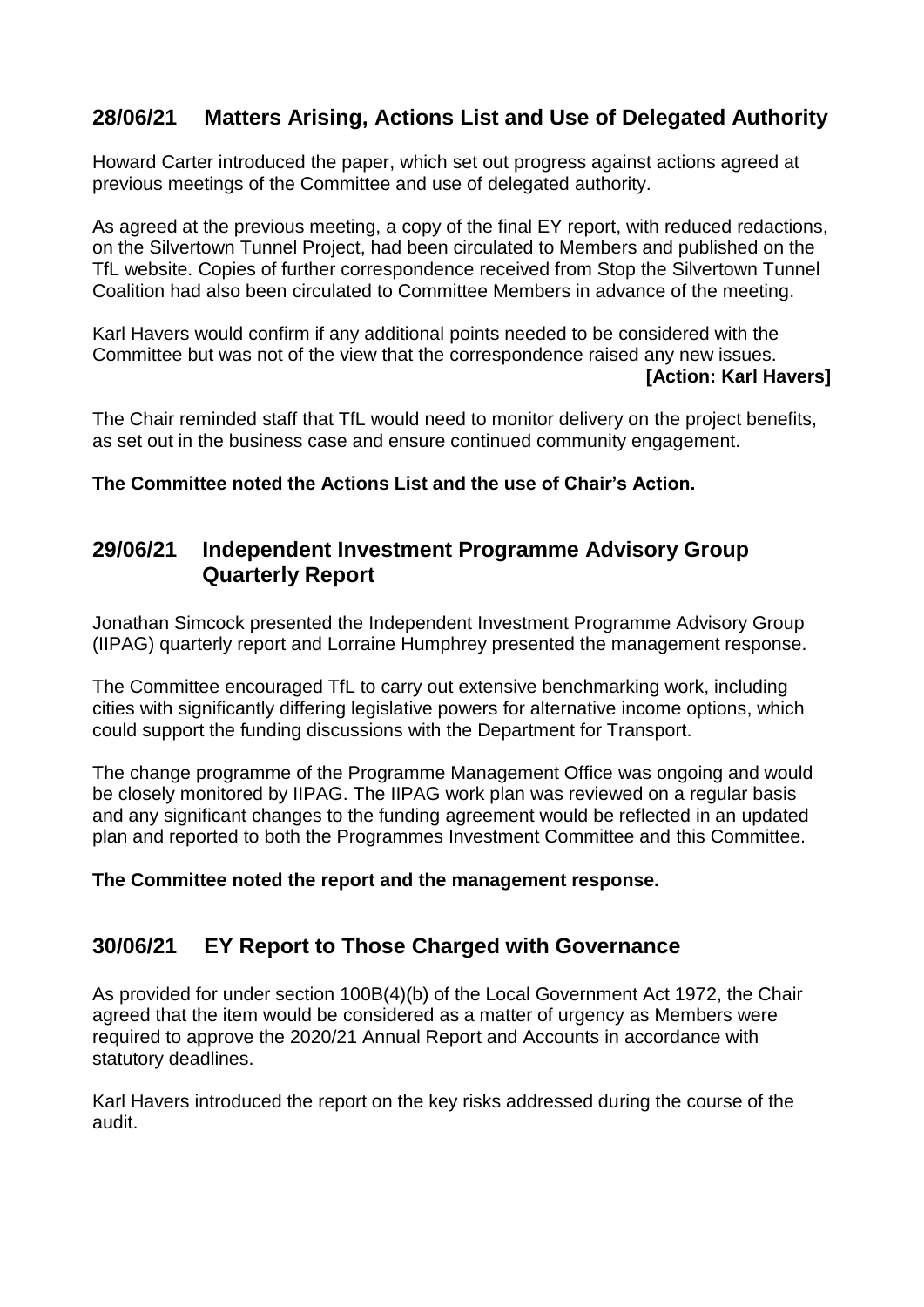EY would seek to confirm that coronavirus pandemic related costs were consistent between Crossrail and TfL and allocated in a clear and consistent way. An update on climate related reporting would be submitted to the next meeting. Improved procurement controls instigated by TfL would ensure that EY had no further concerns as long as they remained effective.

The impact on EY's value for money assessment was problematic due to TfL's current short-term funding arrangements, which made financial planning and any assessment very uncertain. As well as the financial impact and uncertainty for TfL of the stop/start funding negotiations, this also created policy challenges, as well as an additional pressure on senior staffing time and resources.

Costs were being managed closely to reduce the financial impact on the organisation, with a clear focus on operational safety. Benefits and opportunities that had arisen due to the pandemic would continue to be adopted, such as enhanced cleaning, more efficient site working and new ways of working.

Patrick Doig was confident that TfL could meet the conditions of the current funding agreement and this agreement did not have a material impact on the 2020/21 accounts. Any changes to expectations of future funding would be reflected in the final accounts submitted to the Board meeting of 28 July 2021.

The Chair thanked staff and EY for their hard work in producing the Annual Accounts, despite the difficult circumstances, and hoped that the current Government approach to funding negotiations at a very late stage would not be continued and a more considerate and pragmatic approach adopted.

**The Committee noted the report and noted the omissions from the 2019/20 Independent Auditor's Report to Transport for London as disclosed in the report. The Chair confirmed she was satisfied that the omissions outlined did not materially impact on the conclusions of the audit opinion or on the information already publicly available in respect of the audit, and that as a result there was no requirement for the 2019/20 Auditor's Report to be re-issued.**

# **31/06/21 EY Letter on Independence and Objectivity**

Karl Havers introduced the report on the independence and objectivity of EY.

### **The Committee noted the paper.**

# **32/06/21 EY Report on Non-Audit Fees for Six Months Ended 31 March 2021**

Karl Havers introduced the report on fees billed by EY for non-audit services.

### **The Committee noted the report.**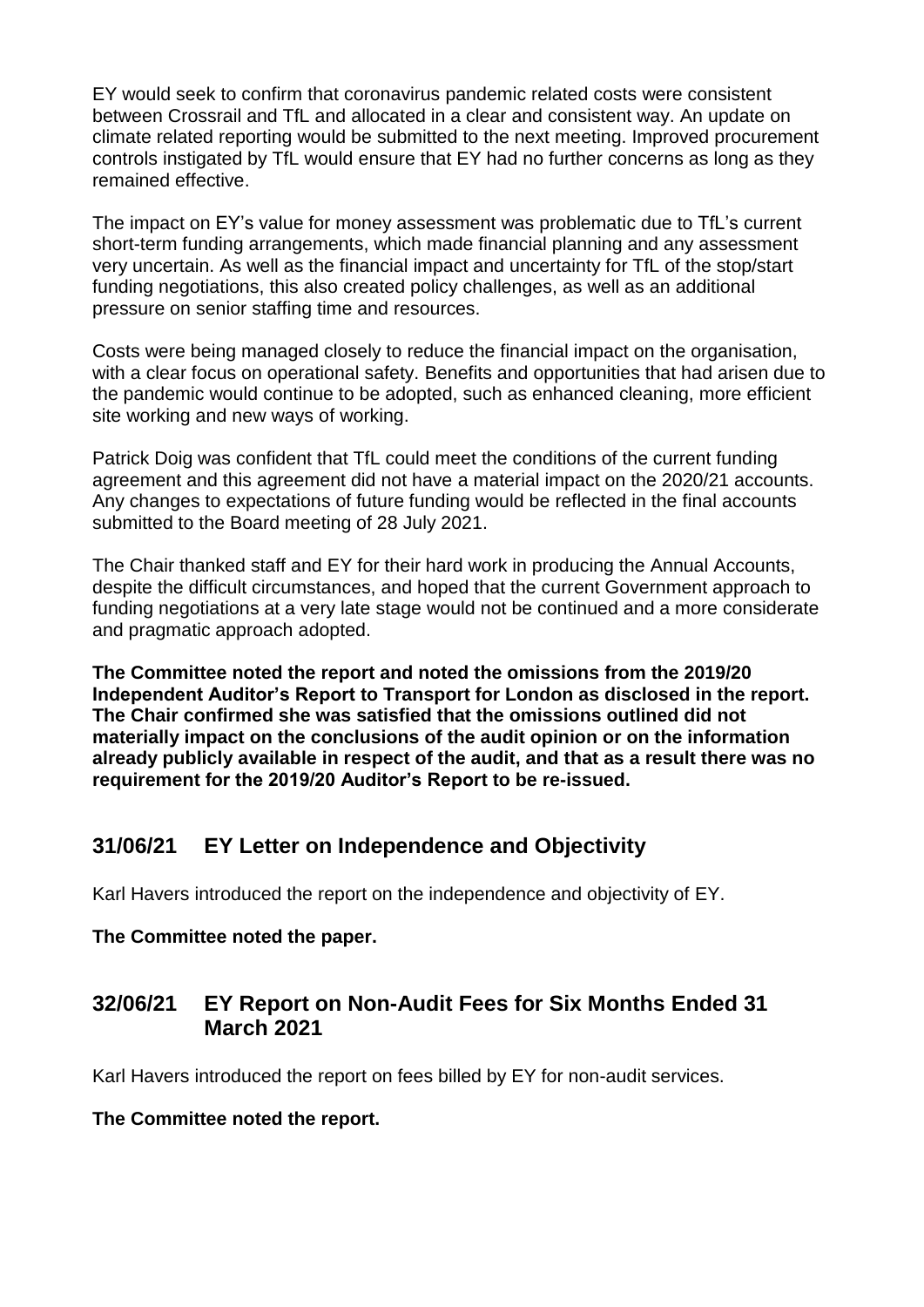# **33/06/21 Annual Audit Fee 2020/21**

Patrick Doig introduced the paper setting out the annual audit fee proposed by EY for the year ending 31 March 2021.

### **The Committee noted the paper.**

# **34/06/21 Risk and Assurance Quarter 4 Report 2020/21**

Lorraine Humphrey presented the quarterly update of work of the Risk and Assurance Directorate. Mike Shirbon and Richard Mullings also presented for this item.

Lorraine Humphrey confirmed that she was working with stakeholders to obtain feedback on Risk and Assurance performance and part of that work will consider how to improve the numbers of customer feedback responses and whether other parts of the Directorate may be able to use them.

Fraud referrals to the team, despite the coronavirus pandemic, remained high. Cyberenabled crime had increased during the pandemic against individuals and businesses alike and the team had been raising awareness of the risks of this type of criminality against employees both at work and at home. Detection rates remained high as a result of the quality of investigations undertaken and establishing of key stakeholder relationships across TfL and with law enforcement.

The potential for 'timesheet fraud' within the supply chain was noted as an area of concern, following the closure of a London Underground fraud case involving a subcontractor. This type of fraud was difficult and challenging to manage, and controls in place with regards to regular 'spot' checks and analysis of timesheets and associated documents was key to prevention and detection.

Risk interconnectivity would be presented to a future meeting, including providing an understanding of effects of risk scenario planning to underpin this work.

#### **[Action: Nico Lategan]**

### **The Committee noted the report and the supplemental information on Part 2 of the agenda.**

# **35/06/21 Risk and Assurance Annual Report 2020/21**

Lorraine Humphrey introduced the annual report of the Risk and Assurance Directorate.

An evaluation of the increase in poorly controlled and requires improvement audit ratings would be carried out and an analysis of any emerging themes reported back to a future meeting, including any trends in high priority recommendations.

### **[Action: Lorraine Humphrey]**

Organisational issues around staff recruitment and retention were being addressed by the Executive Committee.

### **The Committee noted the report.**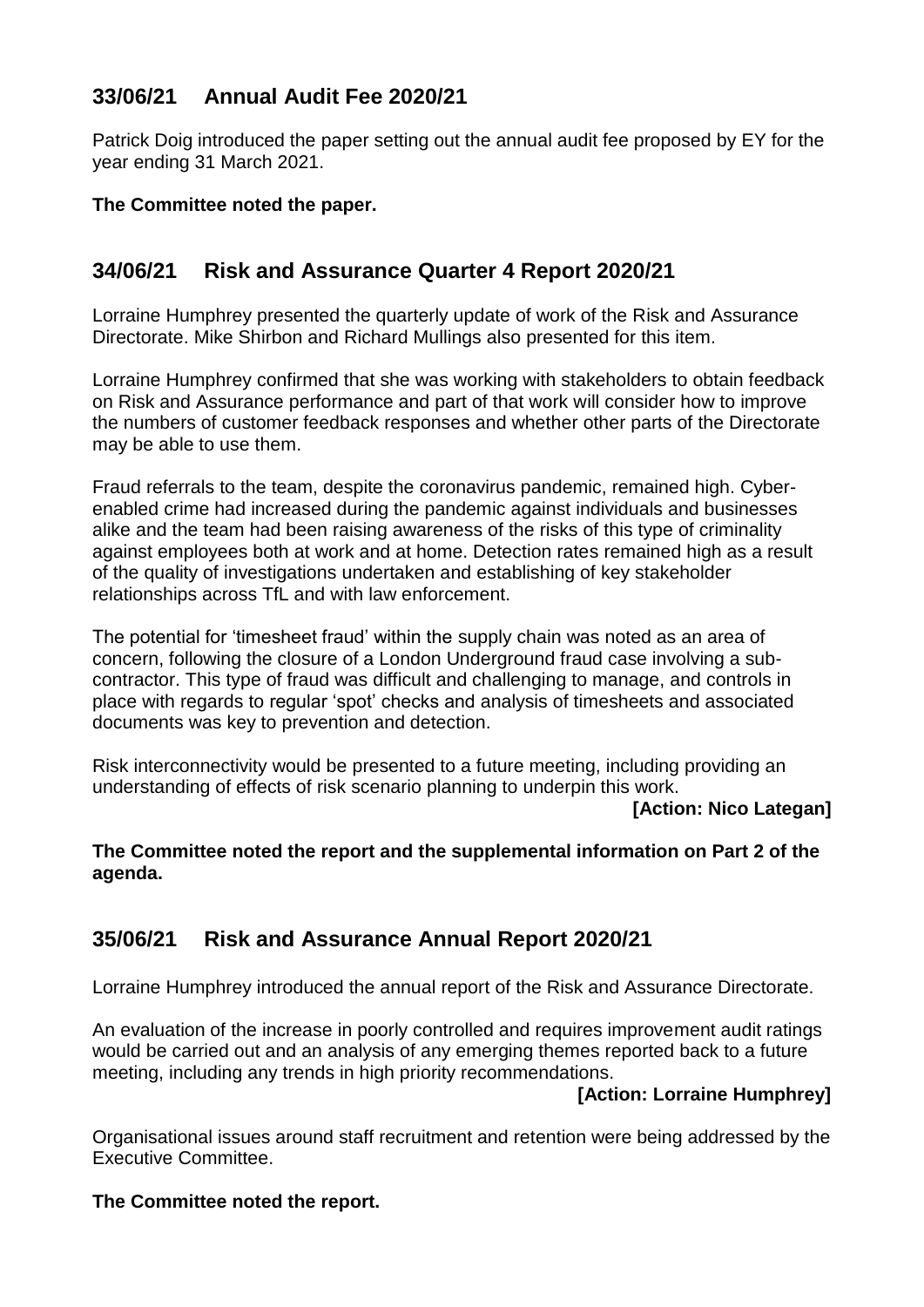## **36/06/21 Elizabeth Line Programme Assurance Quarter 4 Report 2020/21**

The Chair advised that, as Vice-Chair of the Elizabeth Line Committee, she would not Chair the discussion for this item. The Vice-Chair chaired the meeting for this item.

Stuart Westgate and Maureen Kirk introduced the overview of assurance activity for the Quarter 4 Report 2020/21.

Lorraine Humphrey was in discussion with Rachel McLean to ensure clear lines of responsibility for end to end assurance of the Elizabeth line and to avoid duplication of assurance by the various bodies involved. Information, expertise and good practice in areas of risk, assurance and fraud activity were shared across both organisations.

**The Committee noted the paper and the supplemental information on Part 2 of the agenda.**

## **37/06/21 TfL Statement of Accounts for the Year Ended 31 March 2021**

As provided for under section 100B(4)(b) of the Local Government Act 1972, the Chair agreed that the item would be considered as a matter of urgency, as Members were required to approve the 2020/21 Annual Report and Accounts in accordance with statutory deadlines.

Patrick Doig thanked Tony King, EY and Finance staff for their hard work in producing the accounts in accordance with statutory deadlines, despite the challenging circumstances and this was endorsed by the Chair on behalf of the Committee.

### **The Committee:**

- **1 noted the draft Statement of Accounts and the Remuneration Report and note that the statutory Chief Finance Officer may make adjustments arising from the ongoing audit work prior to submission to the Board. Any material adjustments arising will be reported to the next meeting of the Committee;**
- **2 recommended that the Board confirm its overall approval of the provision of an ongoing guarantee by Transport Trading Limited of all the outstanding liabilities of those of its subsidiary companies listed below, such guarantee enabling those subsidiaries to be exempt from the need to have their accounts audited:**
	- **(i) Woolwich Arsenal Rail Enterprises Limited;**
	- **(ii) City Airport Rail Enterprises Limited;**
	- **(iii) London Underground Limited;**
	- **(iv) LUL Nominee BCV Limited;**
	- **(v) LUL Nominee SSL Limited;**
	- **(vi) Docklands Light Railway Limited;**
	- **(vii) Tube Lines Limited;**
	- **(viii) Rail for London Limited;**
	- **(ix) Rail for London (Infrastructure) Limited;**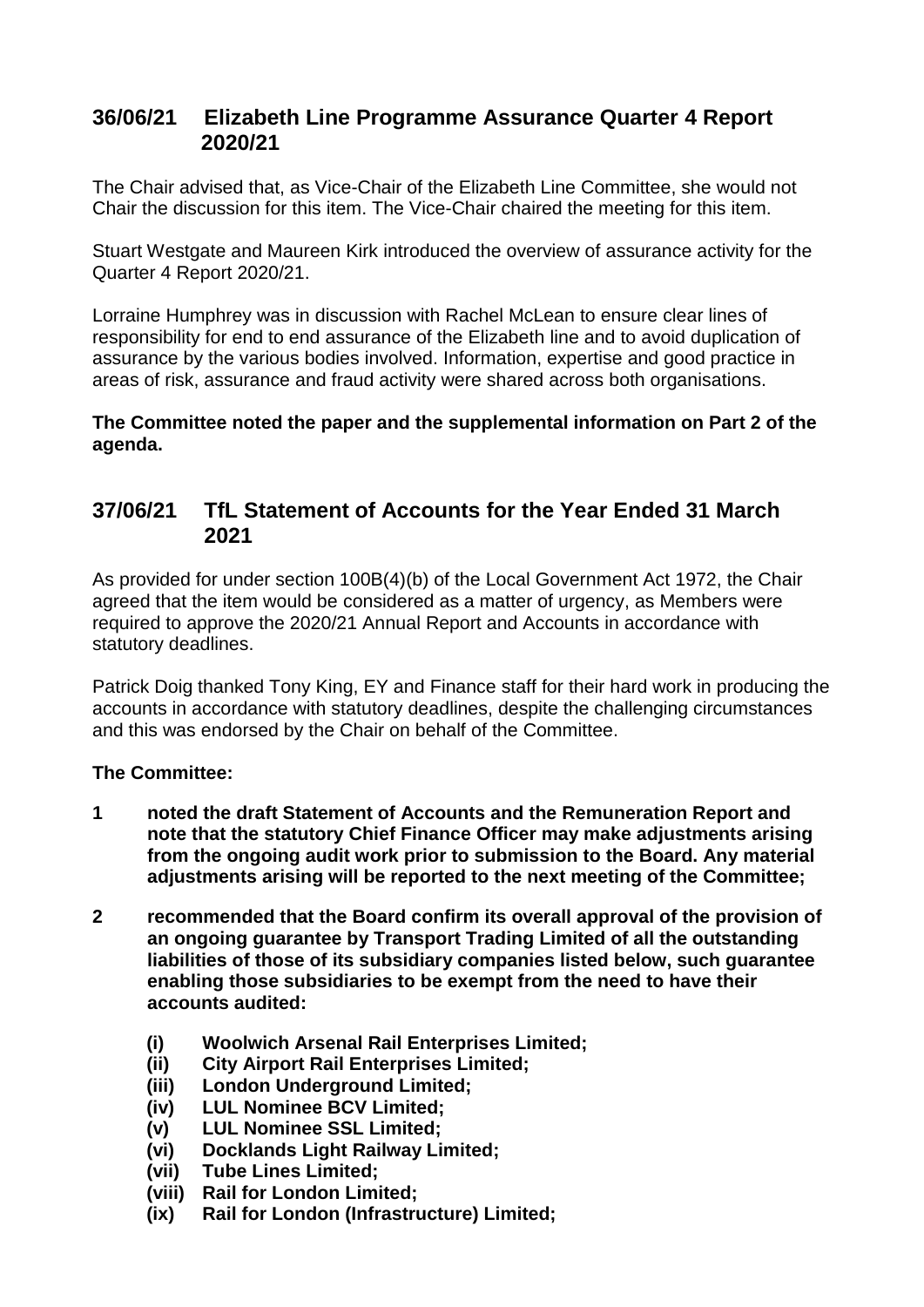- **(x) Tramtrack Croydon Limited;**
- **(xi) London Buses Limited;**
- **(xii) London Bus Services Limited;**
- **(xiii) London River Services Limited;**
- **(xiv) Transport for London Finance Limited;**
- **(xv) Victoria Coach Station Limited;**
- **(xvi) TTL Properties Limited;**
- **(xvii) TTL Blackhorse Road Properties Limited;**
- **(xviii) TTL Earls Court Properties Limited;**
- **(xix) TTL Landmark Court Properties Limited;**
- **(xx) TTL Kidbrooke Properties Limited;**
- **(xxi) TTL Northwood Properties Limited;**
- **(xxii) TTL South Kensington Properties Limited; and**
- **(xxiii) TTL Southwark Road Properties Limited;**
- **3 noted the ongoing approval given in respect of the provision of a guarantee to the following subsidiary companies with effect from the financial period ended 31 March 2021:**
	- **(i) TTL Build to Rent Properties Limited;**
	- **(ii) TTL FCHB Properties Limited; and**
	- **(iii) TTL Wembley Park Properties Limited;**
- **4 noted that:**
	- **(i) as a result of the application of IFRS 9 Financial Instruments, our auditors, Ernst & Young LLP, require that letters of financial support previously provided by Transport for London in respect of the liabilities of its subsidiaries be re-signed annually by TfL's Chief Finance Officer; and**
	- **(ii) Board approval for the issue of such letters was granted when the subsidiaries were first established or acquired.**

### **38/06/21 Review of Governance and the Annual Governance Statement for Year Ended 31 March 2021**

Howard Carter presented the annual review of compliance with the TfL Code of Governance in 2020/21.

**The Chair, following consultation with the Committee, noted the paper and:**

- **1 approved the Annual Governance Statement, as set out in Appendix 1 of the paper, for signing by the Chair of TfL and the Commissioner, for inclusion in the 2020/21 Annual Report and Accounts; and**
- **2 noted the progress against the 2020/21 improvement plan, as set out in Appendix 2 and the plan for 2021/22, as set out in Appendix 3.**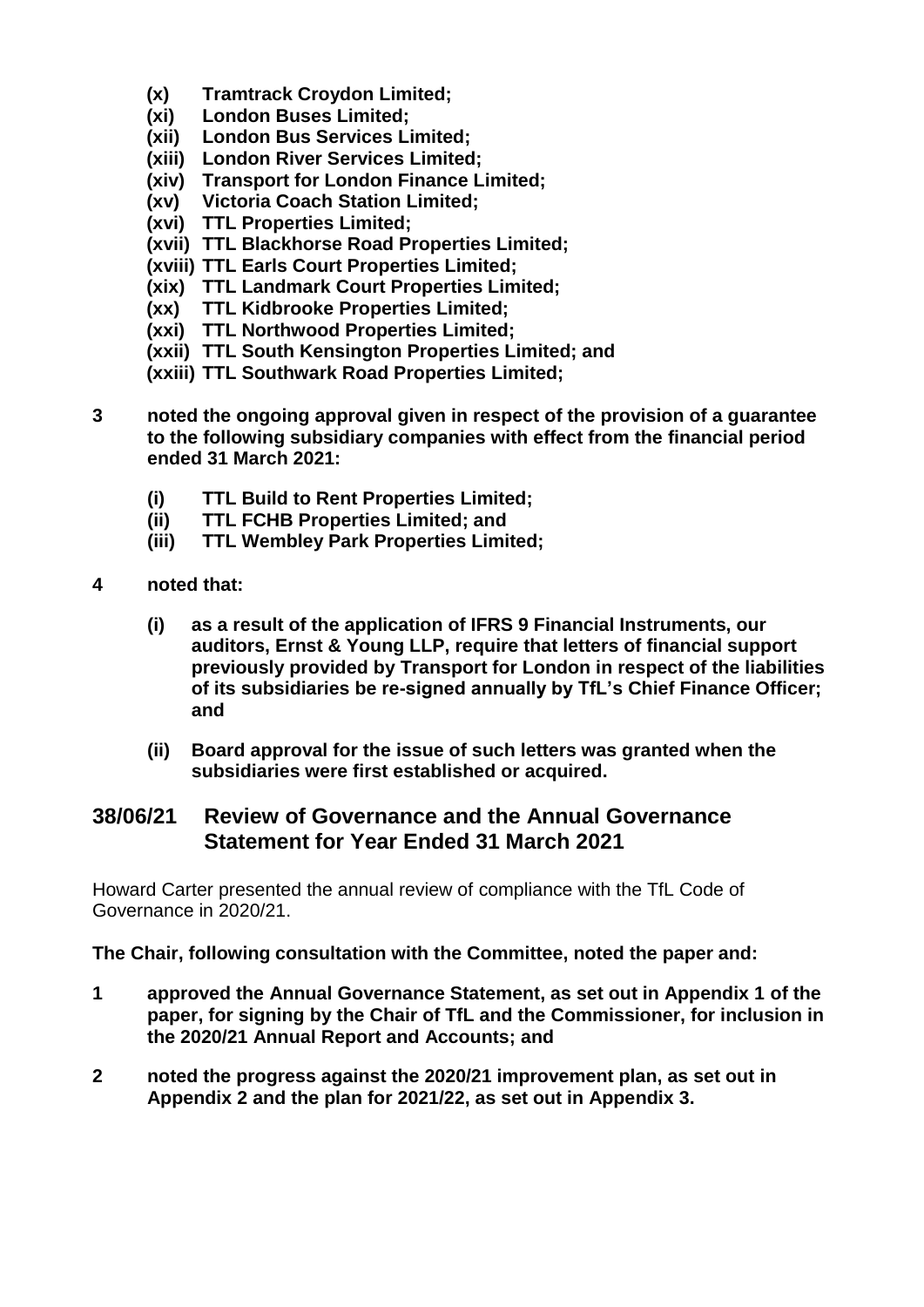# **39/06/21 Finance Control Environment Trend Indicators**

Andy Ferrar presented the quarterly update on the financial control environment indicators.

The numbers of non-competitive transactions (NCTs) were small and limited to specific contract spends with a continued trend to reduce NCTs. Automated postings had significantly reduced due to the decline in cash transactions during the coronavirus pandemic but would expect to rise again once visitors returned to London.

The Committee welcomed the progress to date.

### **The Committee noted the paper.**

# **40/06/21 Legal Compliance Report (1 October 2020 – 31 March 2021)**

Howard Carter introduced the Legal Compliance Report for 1 October 2020 - 31 March 2021.

Further details would be provided as to the Health and Safety Executive investigation referred to in paragraph 5.3 of the report. **[Action: Howard Carter]**

### **The Committee noted the report.**

## **41/06/21 Register of Gifts and Hospitality for Members and Senior Staff**

Howard Carter presented the quarterly update on the register of gifs and hospitality for Members and senior staff.

### **The Committee noted the paper.**

## **42/06/21 Members' Suggestions for Future Discussion Items**

Howard Carter presented the current forward plan for the Committee.

### **The Committee noted the paper.**

## **43/06/21 Any Other Business the Chair Considers Urgent**

There was no urgent business.

## **44/06/21 Date of Next Meeting**

The next scheduled meeting was due to be held on Wednesday 15 September 2021 at 10.00am.